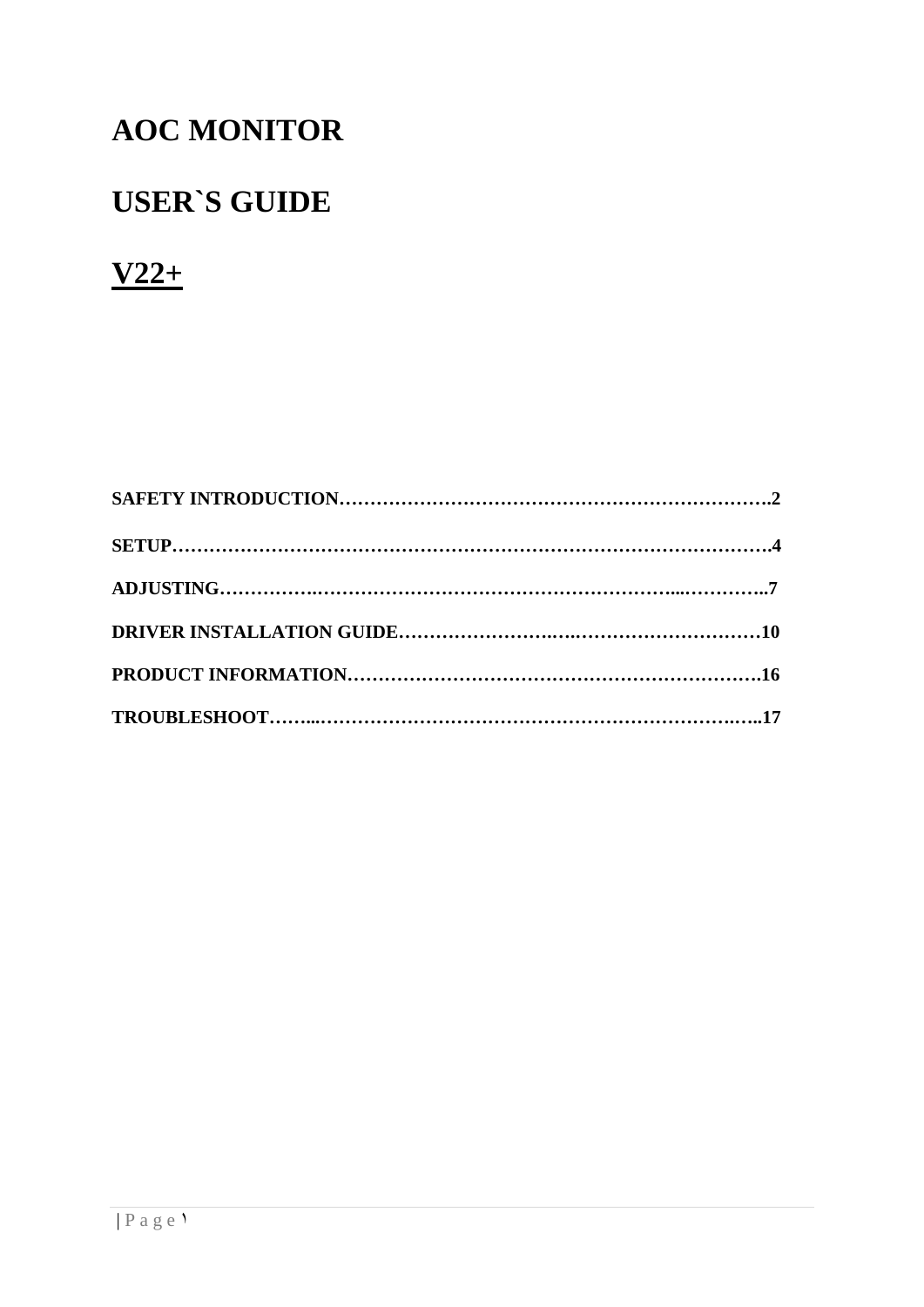# **SAFETY INTRODUCTION**

The following subsections describe notational conventions used in this document.

#### **Notes, Cautions, and Warnings**

Throughout this guide, blocks of text may be accompanied by an icon and printed in bold type or in italic type. These blocks are notes, cautions, and warnings, and they are used as follows:

**NOTE: A NOTE indicates important information that helps you make better use of your computer system.**

**CAUTION: A CAUTION indicates either potential damage to hardware or loss of data and tells you how to avoid the problem.**

**WARNING: A WARNING indicates the potential for bodily harm and tells you how to avoid the problem.Some warnings may appear in alternate formats and may be unaccompanied by an icon. In such cases, the specific presentation of the warning is mandated by regulatory authority.** 

The monitor should be operated only from the type of power source indicated on the label. If you are not sure of the type of power supplied to your home, consult your dealer or local power company.



The monitor is equipped with a three-pronged grounded plug, a plug with a third (grounding) pin. This plug will fit only into a grounded power outlet as a safety feature. If your outlet does not accommodate the three-wire plug, have an electrician install the correct outlet, or use an adapter to ground the appliance safely. Do not defeat the safety purpose of the grounded plug.



Unplug the unit during a lightning storm or when it will not be used for long periods of time. This will protect the monitor from damage due to power surges.



Do not overload power strips and extension cords. Overloading can result in fire or electric shock.



To ensure satisfactory operation, use the monitor only with UL listed computers which have appropriate configured receptacles marked between 100 - 240V AC, Min. 5A



The wall socket shall be installed near the equipment and shall be easily accessible.



For use only with the

Do not place the monitor on an unstable cart, stand, tripod, bracket, or table. If the monitor falls, it can injure a person and cause serious damage to this product. Use only a cart, stand, tripod, bracket, or table recommended by the manufacturer or sold with this product. Follow the manufacturer's instructions when installing the product and use mounting accessories recommended by the manufacturer. A product and cart combination should be moved with care.



Never push any object into the slot on the monitor cabinet. It could damage circuit parts causing a fire or electric shock. Never spill liquids on the monitor.



Do not place the front of the product on the floor.

Leave some space around the monitor as shown below. Otherwise, air-circulation may be inadequate hence overheating may cause a fire or damage to the monitor.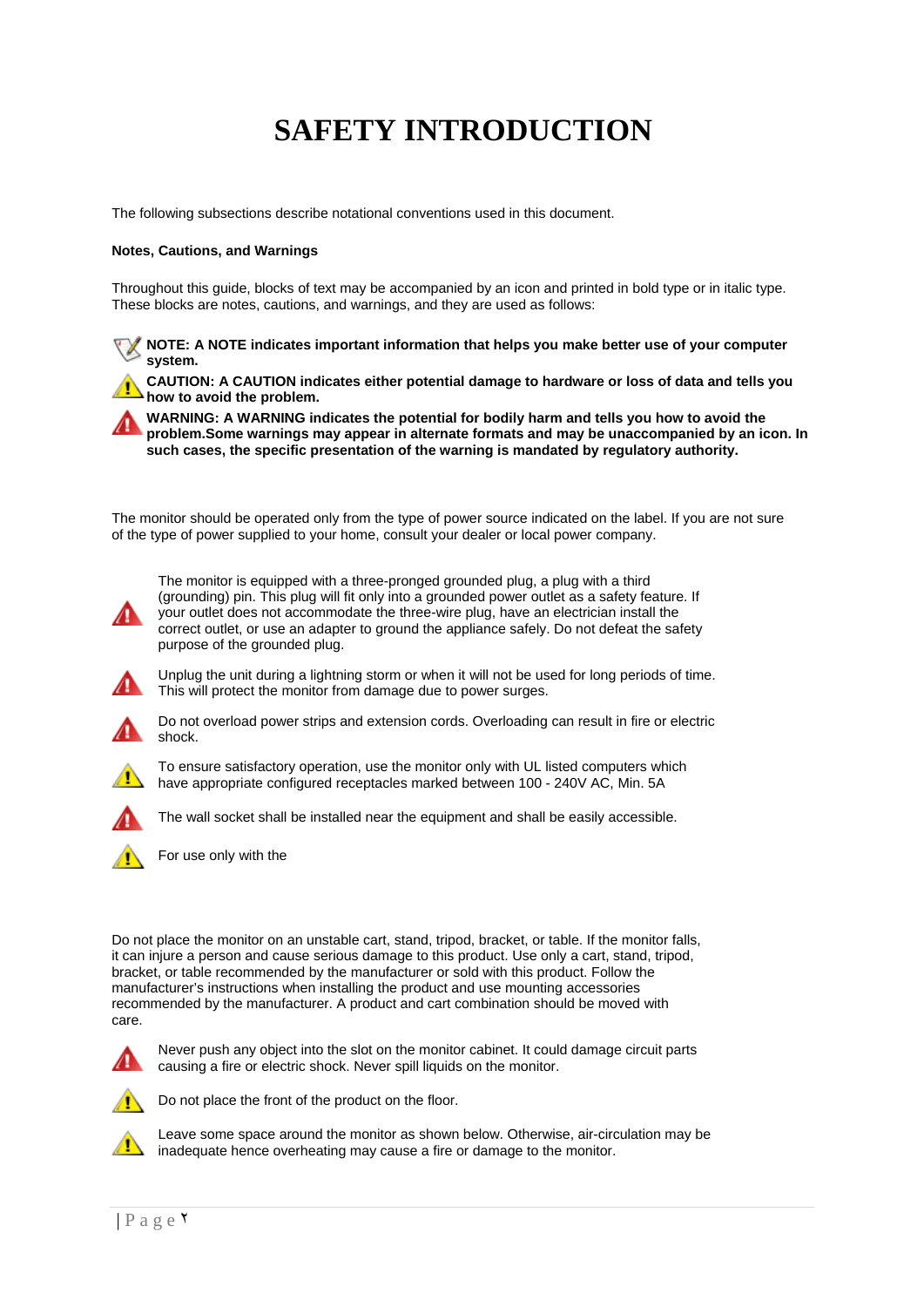### Installed with stand



Clean the cabinet regularly with the cloth provided. You can use soft-detergent to wipe out the stain, instead of strong-detergent which will cauterize the product cabinet.



as it will scratch the screen surface.



Please disconnect the power cord before cleaning the product.



If the product is emitting a strange smell, sound or smoke, disconnect the power plug IMMEDIATELY and contact a Service Center.





Æ

Do not engage the LCD monitor in severe vibration or high impact conditions during operation.

Do not knock or drop the monitor during operation or transportation.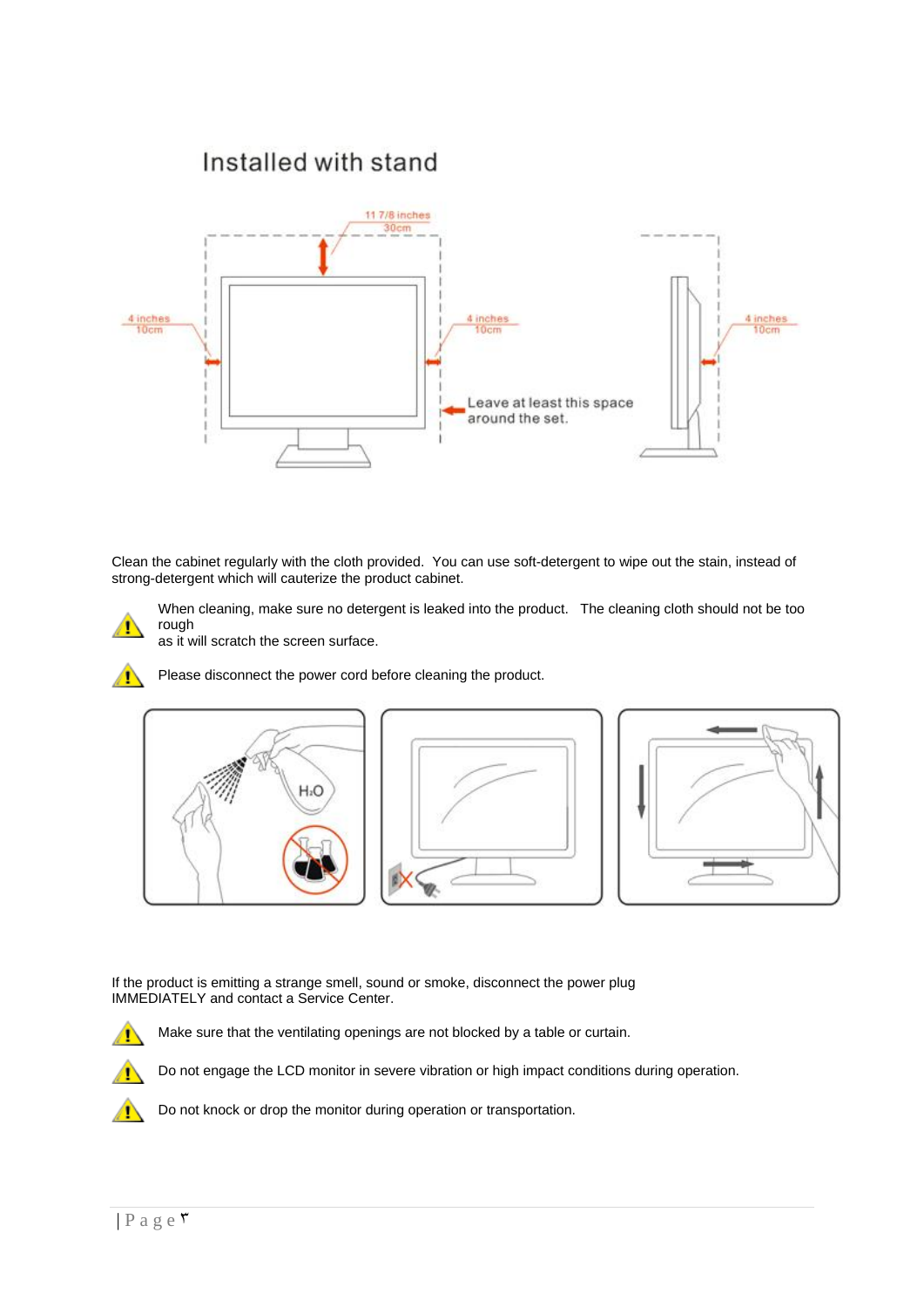### **SETUP**



Please setup or remove the base following the steps as below.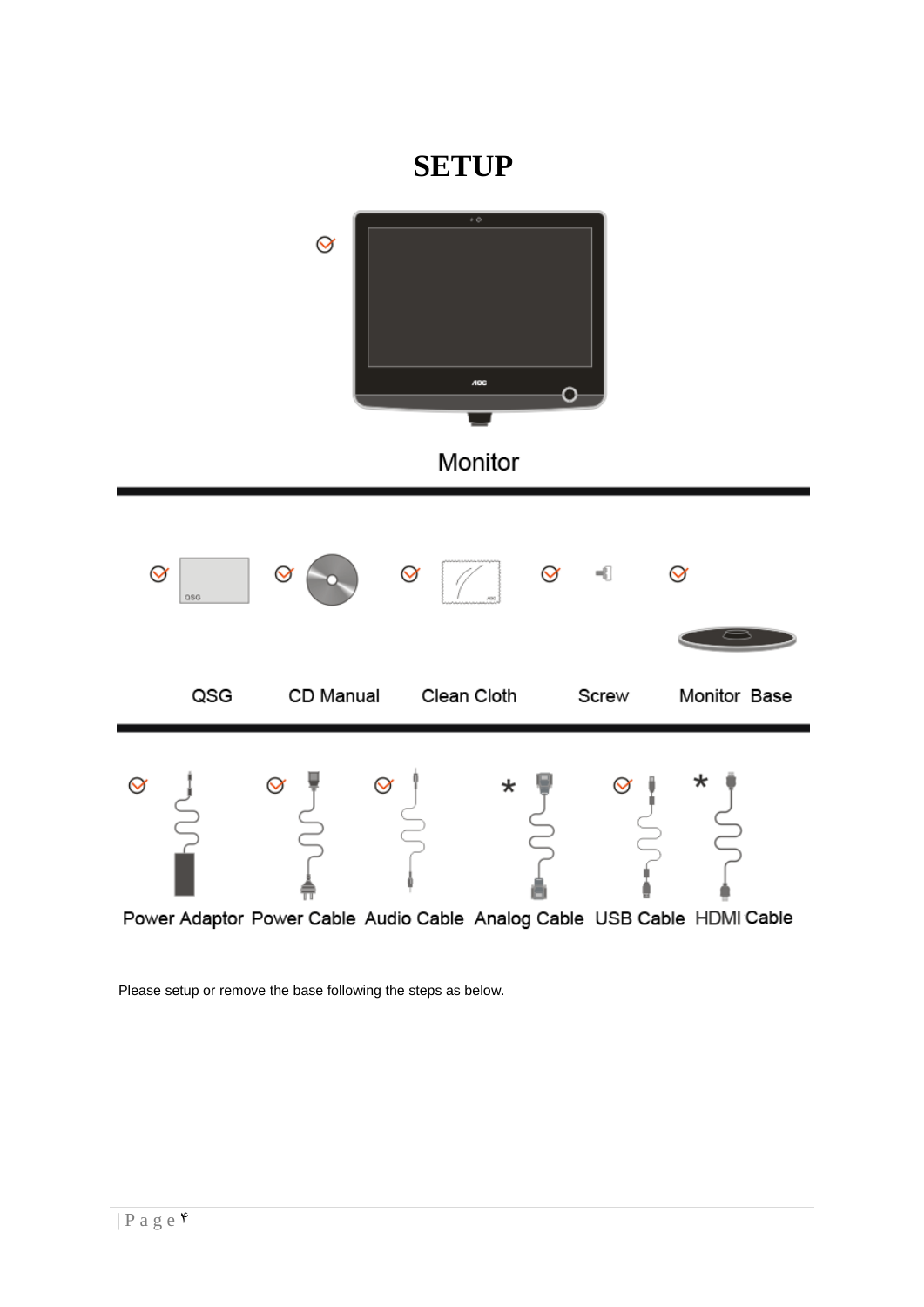

#### **Remove:**

**Setup:**



- For optimal viewing it is recommended to look at the full face of the monitor, then adjust the monitor's angle to your own preference.
- Hold the stand so you will not topple the monitor when you change the monitor's angle.
- You are able to adjust the monitor's angle from -5° to 15 °.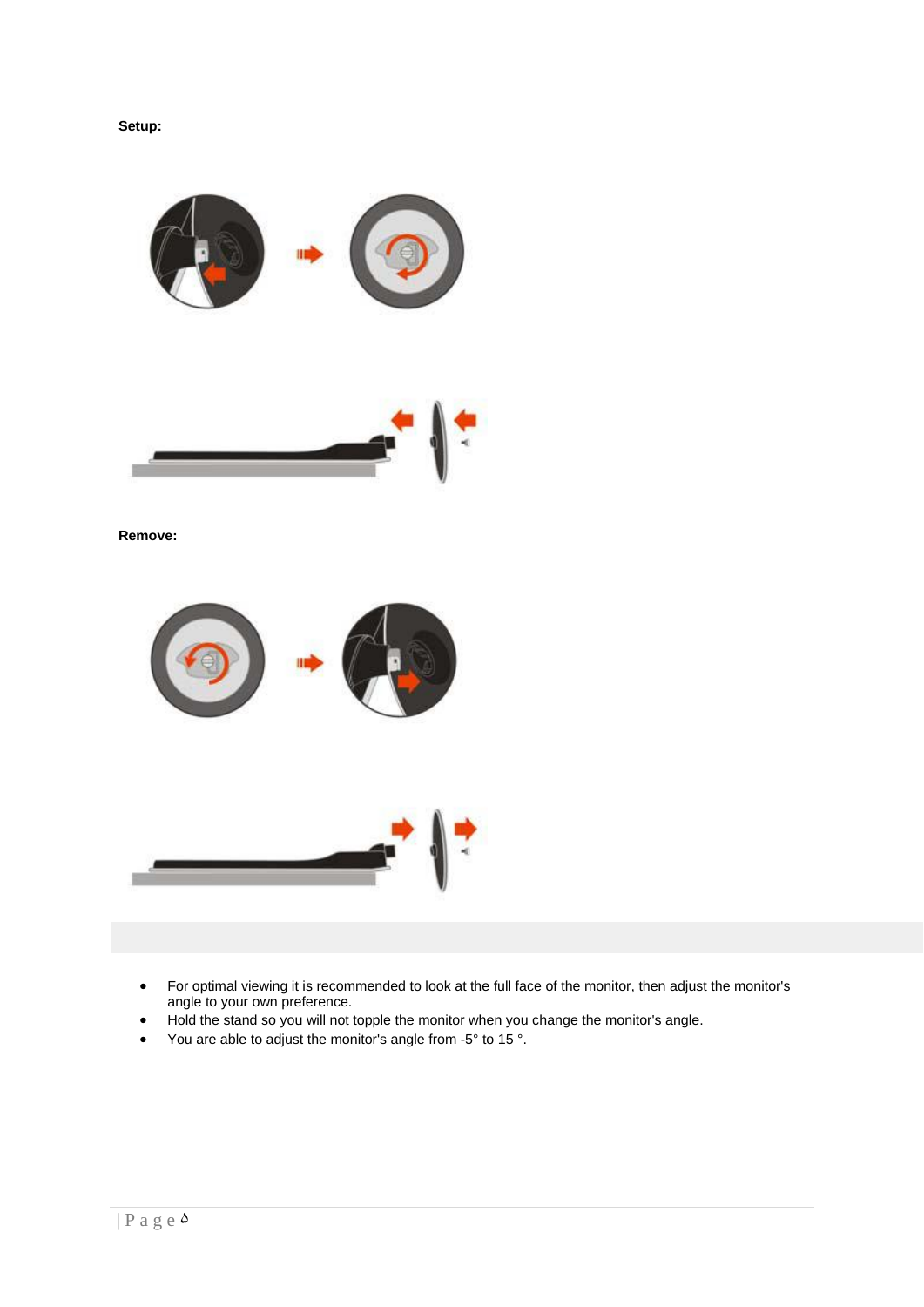



#### **Cable Connections On Back of Monitor and Computer**



To protect equipment, always turn off the PC and LCD monitor before connecting.

- 1. Connect the power cable to the AC port on the back of the monitor.
- 2. To link the USB camera, please connect the LCD monitor and your PC with USB cable.
- 3. Connect the audio cable to audio in port on the back of the monitor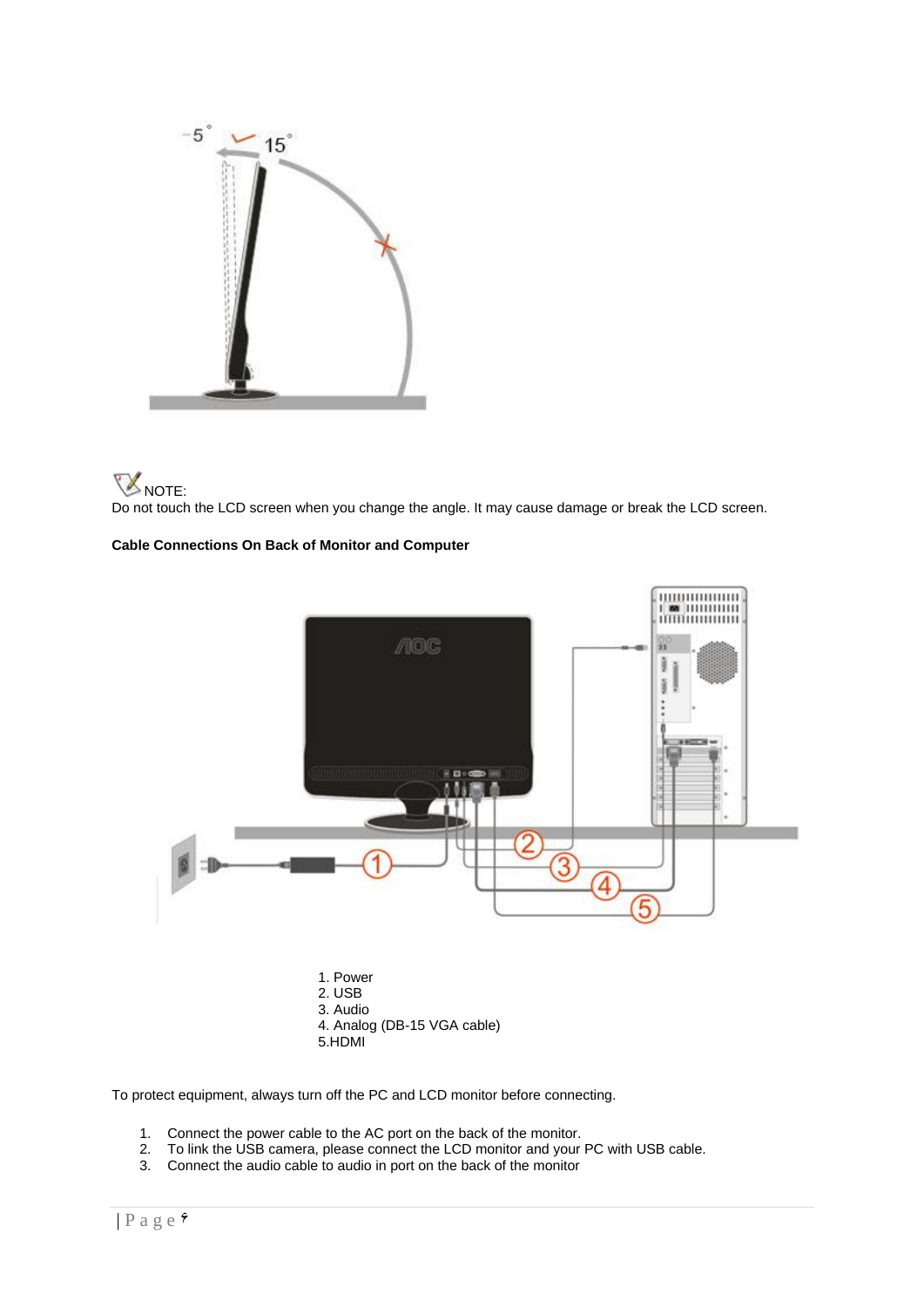- 4. Connect one end of the 15-pin D-Sub cable to the back of the monitor and connect the other end to the computer's D-Sub port.
- 5. (Optional Requires a video card with HDMI port) Connect one end of the HDMI cable to the back of the monitor and connect the other end to the computer's HDMI port.
- 6. Turn on your monitor and computer.

If your monitor displays an image, installation is complete. If it does not display an image, please refer Troubleshooting.

## **Adjusting**

**For Windows Vista:** 1 Click **START**. 2 Click **CONTROL PANEL**.



3 Click **Appearance and Personalization**.



4 Click **Personalization** 

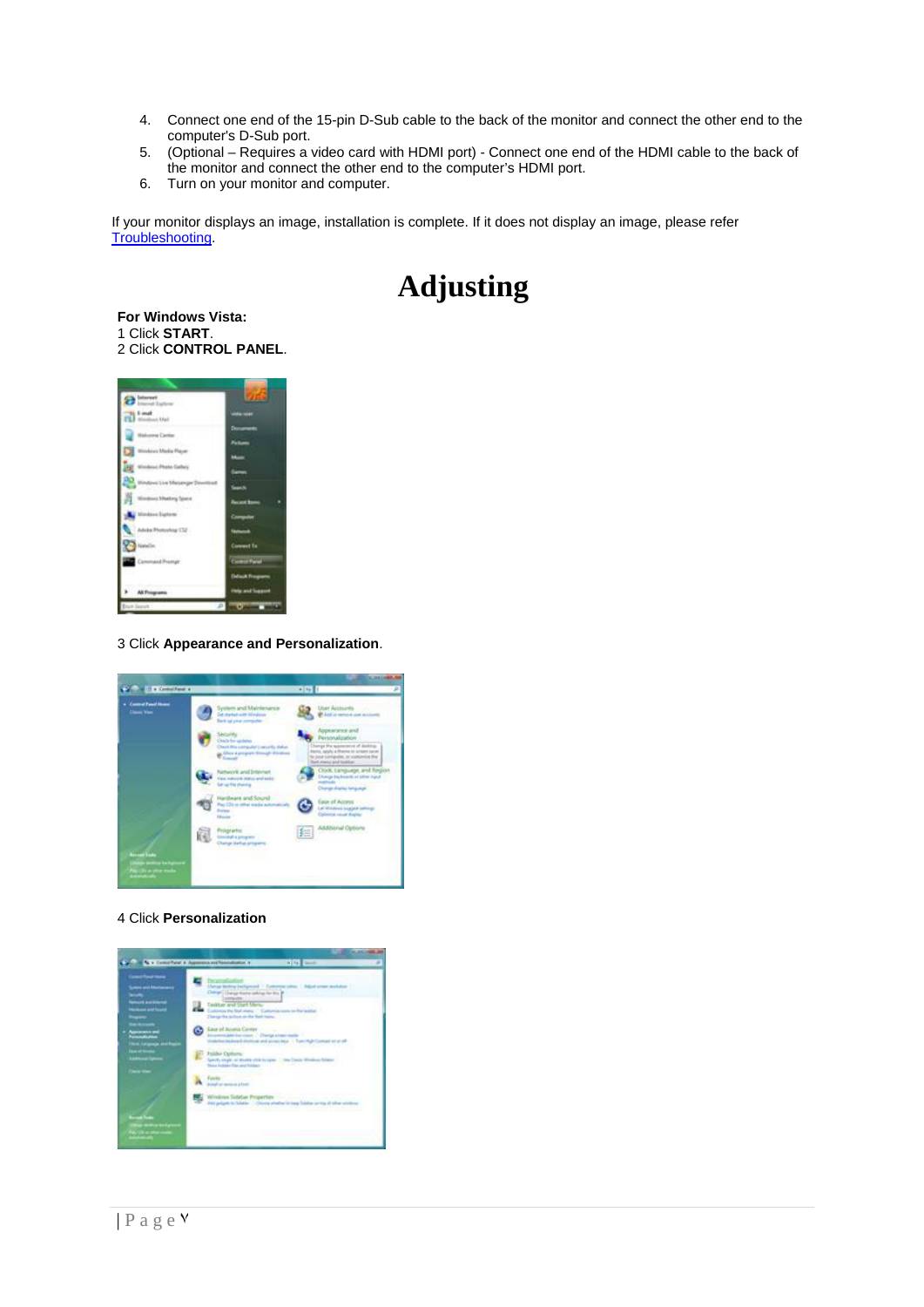#### 5 Click **Display Settings**.



6 Set the resolution **SLIDE-BAR** to 1680 by 1050.



- **For Windows XP:**
- 1 Click **START**.
- 2 Click **SETTINGS**.
- 3 Click **CONTROL PANEL**.

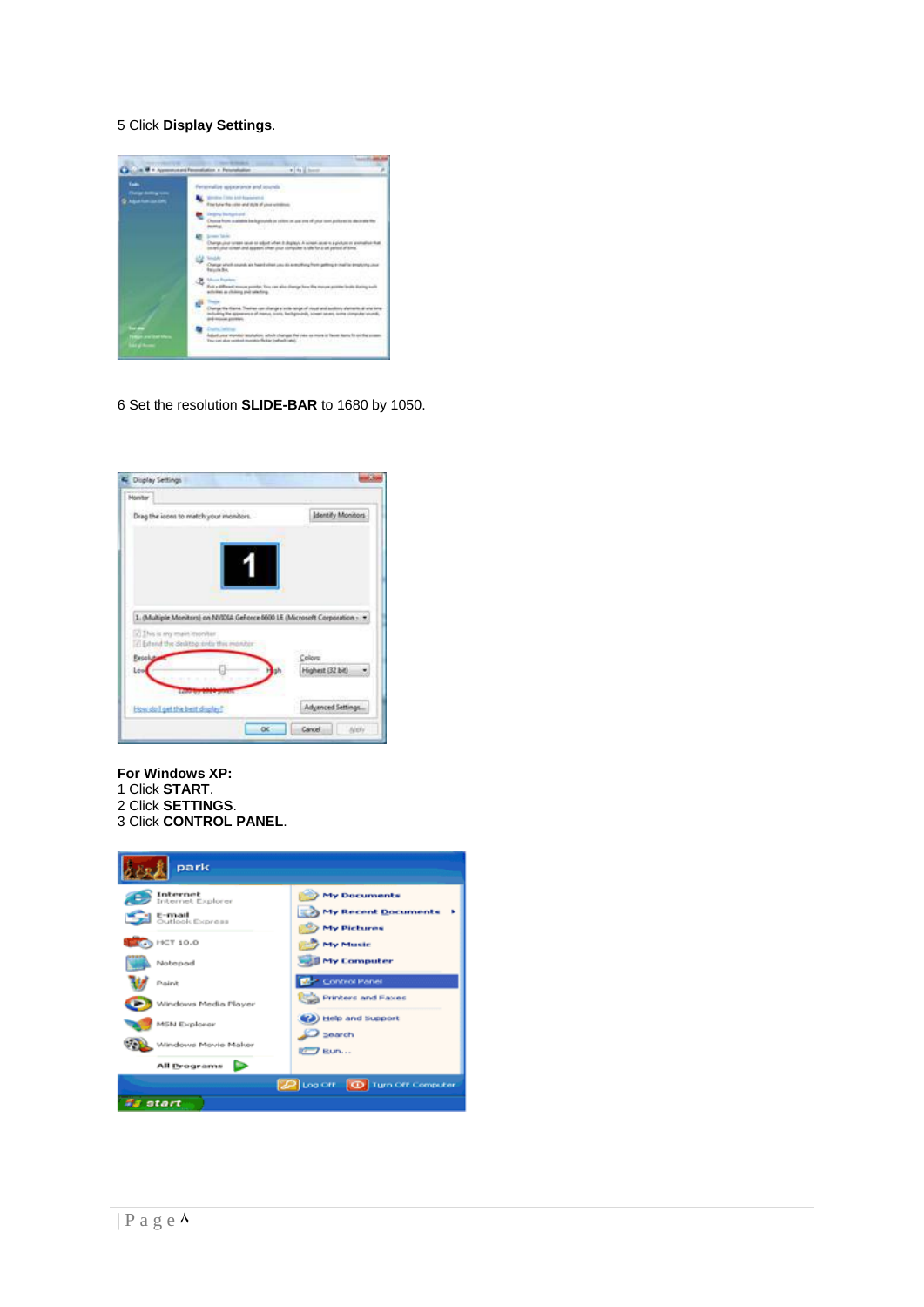4 Click **Appearance and Themes.**

|                                                                                                                                                                                                                                                                                                                                                                                      | <b>GID</b> |
|--------------------------------------------------------------------------------------------------------------------------------------------------------------------------------------------------------------------------------------------------------------------------------------------------------------------------------------------------------------------------------------|------------|
| No Cit Yen Faradas (sell Help                                                                                                                                                                                                                                                                                                                                                        |            |
| <b>Deal . O . B Down E have IT.</b>                                                                                                                                                                                                                                                                                                                                                  |            |
| Address C Corpul Fore!<br>一 四 一                                                                                                                                                                                                                                                                                                                                                      |            |
| <b>Control Panel</b><br>×<br>Pick a category<br><b>Contact Cast Sex</b><br><b>Repeatance and Themes</b><br>Printers and Other Hardware<br>۰<br><b>San Alban</b><br>Change the appearance of device heres, apply a these or<br>street saver to your computer, or customers the Statt works<br><b>Carolina Unite</b><br>and institute<br>where t<br><b>U.</b> Hop and Support<br>18.97 |            |
| <b>Cube, Time, Language, and Regional</b><br><b>Idd or Kerneys Pregnans</b><br><b>Cultivate</b>                                                                                                                                                                                                                                                                                      |            |
| unde, Sperrch, and Audio Devices<br><b>Accessibility Options</b>                                                                                                                                                                                                                                                                                                                     |            |
| Performance and Maintenance                                                                                                                                                                                                                                                                                                                                                          |            |
|                                                                                                                                                                                                                                                                                                                                                                                      |            |

5 Double click **DISPLAY**.



- 6 Click **SETTINGS**.
- 7 Set the resolution **SLIDE-BAR** to 1680 by 1050.

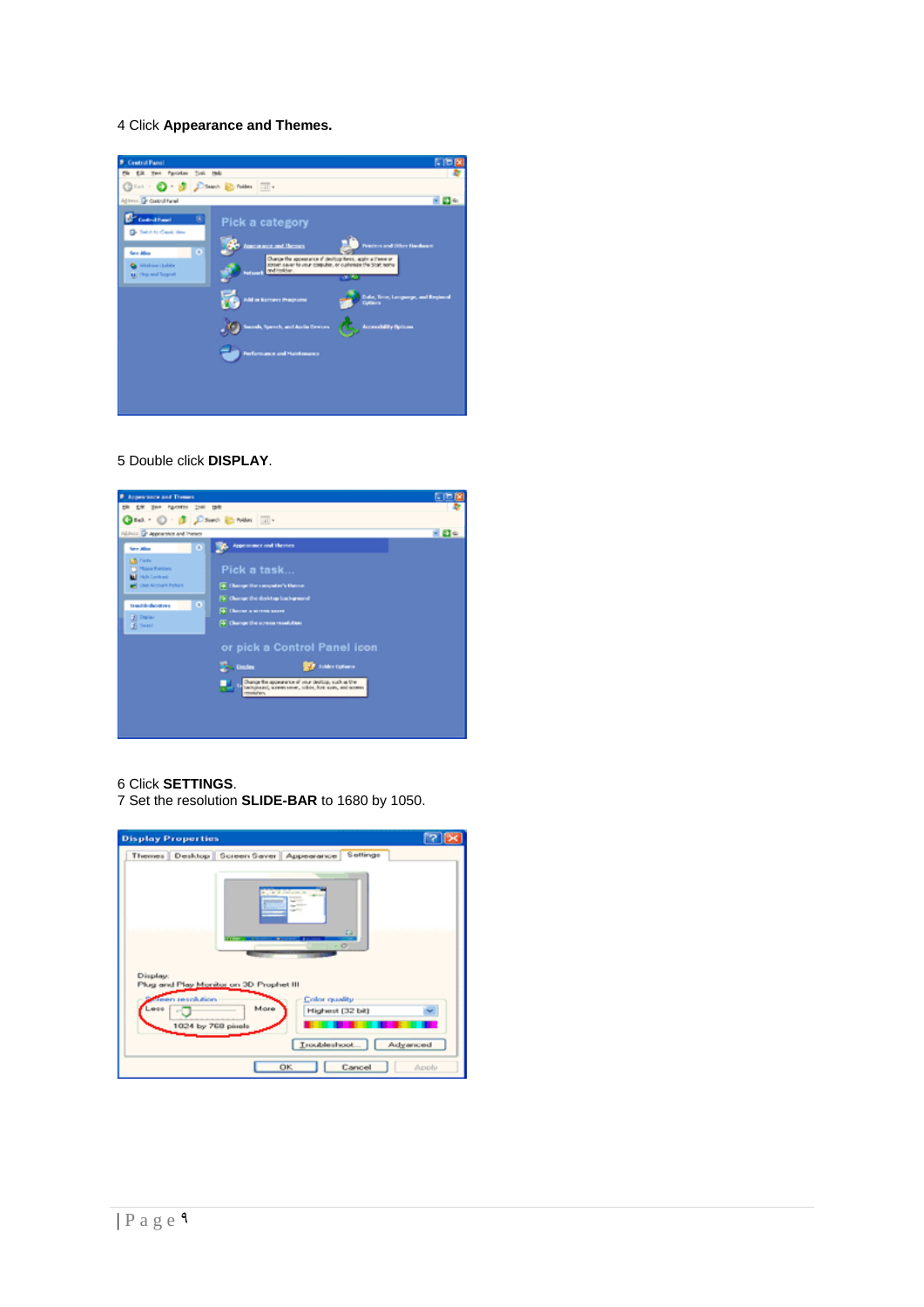**For Windows ME/2000:** 1 Click **START**. 2 Click **SETTINGS**. 3 Click **CONTROL PANEL**. 4 Double click **DISPLAY**. 5 Click **SETTINGS**. 6 Set the resolution **SLIDE-BAR** to 1680 by 1050.

### **DRIVER INSTALLATION GUIDE**

#### Windows 2000

- 1. Start Windows® 2000
- 2. Click on the 'Start' button, point to 'Settings', and then click on 'Control Panel'.
- 3. Double click on the 'Display' Icon.
- 4. Select the 'Settings' tab then click on 'Advanced...'.
- 5. Select 'Monitor'

- If the 'Properties' button is inactive, it means your monitor is properly configured. Please stop installation.

- If the 'Properties' button is active. Click on 'Properties' button. Please follow the steps given below. 6. Click on 'Driver' and then click on 'Update Driver...' then click on the 'Next' button.

7. Select 'Display a list of the known drivers for this device so that I can choose a specific driver', then click on 'Next' and then click on 'Have disk...'.

- 8. Click on the 'Browse...' button then select the appropriate drive F: ( CD-ROM Drive).
- 9. Click on the 'Open' button, then click on the 'OK' button.
- 10. Select your monitor model and click on the 'Next' button.
- 11. Click on the 'Finish' button then the 'Close' button.
- If you can see the 'Digital Signature Not Found' window, click on the 'Yes' button.

#### Windows ME

- 1. Start Windows® Me
- 2. Click on the 'Start' button, point to 'Settings', and then click on 'Control Panel'.
- 3. Double click on the 'Display' Icon.
- 4. Select the 'Settings' tab then click on 'Advanced...'.
- 5. Select the 'Monitor' button, then click on 'Change...' button.
- 6. Select 'Specify the location of the driver(Advanced)' and click on the 'Next' button.
- 7. Select 'Display a list of all the drivers in a specific location, so you can choose the driver you want', then click on 'Next' and then click on 'Have Disk...'.

8. Click on the 'Browse...' button, select the appropriate drive F: ( CD-ROM Drive) then click on the 'OK' button.

9. Click on the 'OK' button, select your monitor model and click on the 'Next' button.

10. Click on 'Finish' button then the 'Close' button.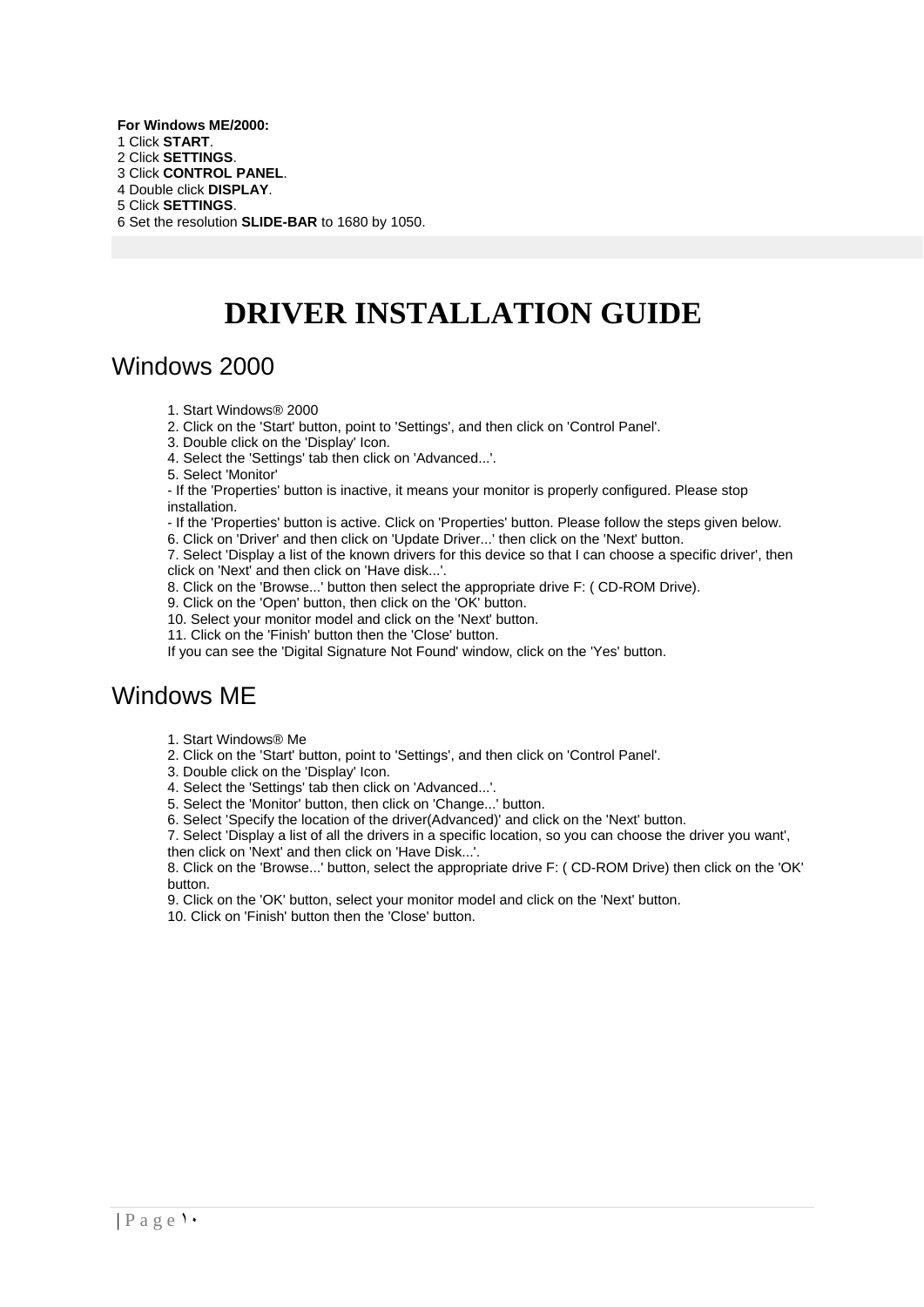#### Windows XP

- 1. Start Windows® XP
- 2. Click on the 'Start' button and then click on 'Control Panel'.



3. Select and click on the category 'Appearance and Themes'



4. Click on the 'Display' Item.

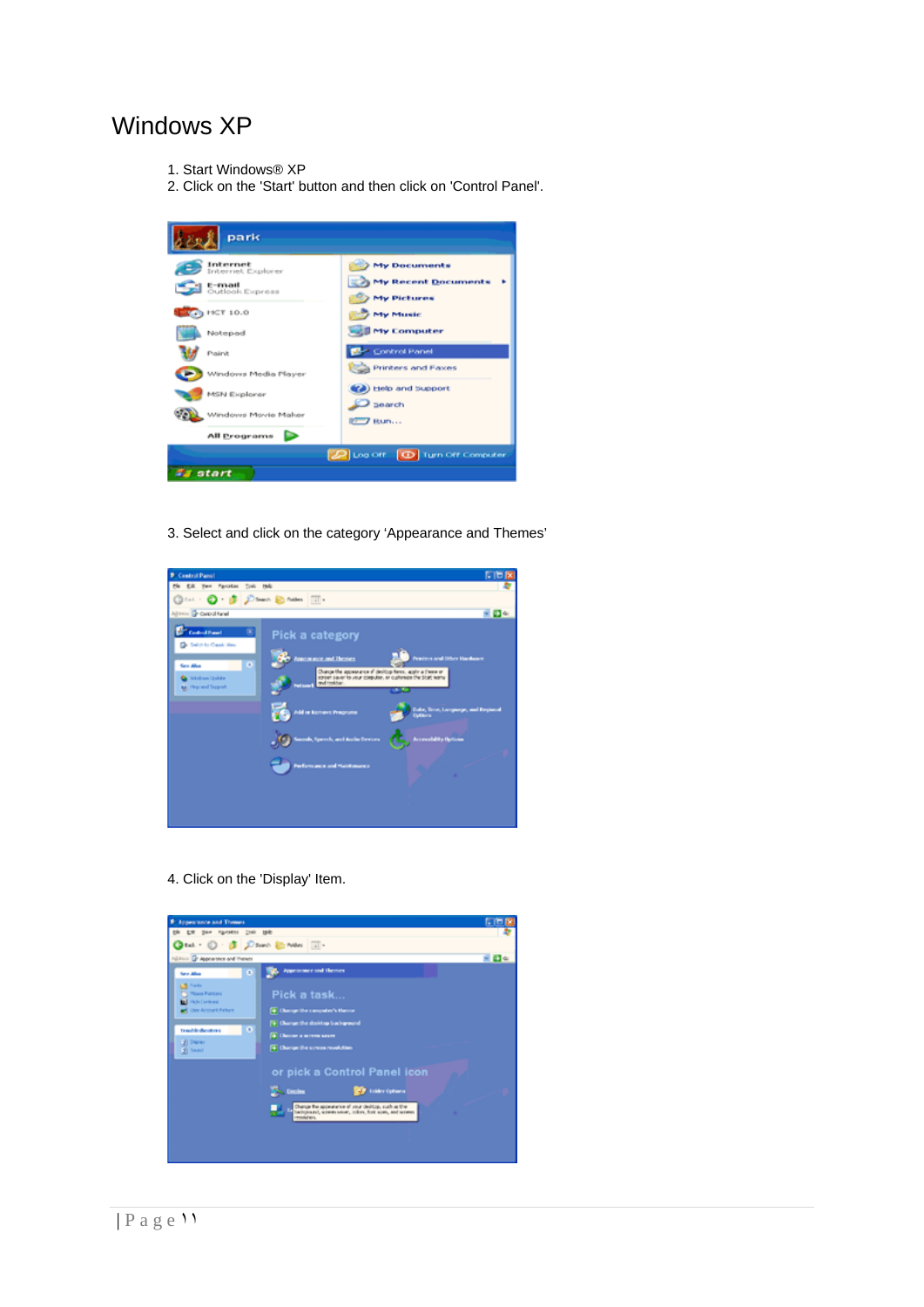5. Select the 'Settings' tab then click on the 'Advanced' button.

| <b>Display Properties</b> |                                                                                                     |          |
|---------------------------|-----------------------------------------------------------------------------------------------------|----------|
|                           | Settings<br>Themes Desktop Screen Saver Appearance                                                  |          |
|                           | <b>BURGER PRODUCT</b><br><b>SACTOR</b><br><b>CALIFORNIA</b><br><b>Sales Free</b><br>E4<br>$ \sigma$ |          |
| Display:                  | Plug and Play Monitor on 3D Prophet III                                                             |          |
| Screen resolution         | Color quality                                                                                       |          |
| Less                      | More<br>Highest (32 bit)                                                                            |          |
| 1024 by 769 pinels        |                                                                                                     |          |
|                           | Troubleshoot                                                                                        | Advanced |
|                           | Cancel<br>OK.                                                                                       | Apply    |

6. Select 'Monitor' tab

- If the 'Properties' button is inactive, it means your monitor is properly configured. Please stop installation.

- If the 'Properties' button is active, click on 'Properties' button.

Please follow the steps below.

| <b>Plug and Play Monitor and 3D Prophet III Properties</b>                                                                                                                                                                |
|---------------------------------------------------------------------------------------------------------------------------------------------------------------------------------------------------------------------------|
| GeForce3<br>Device Selection<br>Color Correction<br>Monitor<br>Troubleshoot<br>Color Management<br>Adapter<br>General                                                                                                     |
| Monitor type<br>Plug and Play Monitor<br>Properties                                                                                                                                                                       |
| Monitor settings                                                                                                                                                                                                          |
| Screen refresh rate:                                                                                                                                                                                                      |
| 60 Hertz                                                                                                                                                                                                                  |
| Hide modes that this monitor cannot display<br>Clearing this check box allows you to select display modes that this<br>monitor cannot display correctly. This may lead to an unusable display<br>and/or damaged hardware. |
|                                                                                                                                                                                                                           |
| <b>OK</b><br>Cancel<br>Apply                                                                                                                                                                                              |

7. Click on the 'Driver' tab and then click on 'Update Driver...' button.

| <b>Plug and Play Monitor Properties</b>                                                                                                                                                                                                                                                                                                   |                                                                                                                                                                                                                                                                                                                                                                                                                                                                                                                                                                      |
|-------------------------------------------------------------------------------------------------------------------------------------------------------------------------------------------------------------------------------------------------------------------------------------------------------------------------------------------|----------------------------------------------------------------------------------------------------------------------------------------------------------------------------------------------------------------------------------------------------------------------------------------------------------------------------------------------------------------------------------------------------------------------------------------------------------------------------------------------------------------------------------------------------------------------|
| General Driver<br>Plug and Play Monitor<br>(Esp<br>Monitors<br>Device type:<br>Manufacturer:<br>[Standard monitor types]<br>on 3D Prophet III<br>Location:<br><b>Device status</b><br>This device is working properly.<br>If you are having problems with this device, click Troubleshoot to<br>start the troubleshooter.<br>Troubleshoot | 2K<br><b>Plug and Play Monitor Properties</b><br><b>13 BC</b><br>Driver<br>General<br>Plug and Play Monitor<br><b>Co</b><br>Driver Provider:<br>Microsoft<br>Driver Date:<br>6/6/2001<br>Driver Version:<br>5.1.2001.0<br>Digital Signer:<br>Microsoft Windows XP Publisher<br>A<br>Driver Details<br>To view details about the driver files.<br>Update Driver<br>To update the driver for this device.<br>$\mathcal{M}_{\mathcal{A}}$<br>If the device fails after updating the driver, roll<br><b>Boll Back Driver</b><br>back to the previously installed driver. |
| Device usage:<br>Use this device (enable)<br><b>OK</b>                                                                                                                                                                                                                                                                                    | Uninstall<br>To uninstall the driver (Advanced).<br>$\overline{\phantom{a}}$<br><b>OK</b><br>Cancel<br>Cancel                                                                                                                                                                                                                                                                                                                                                                                                                                                        |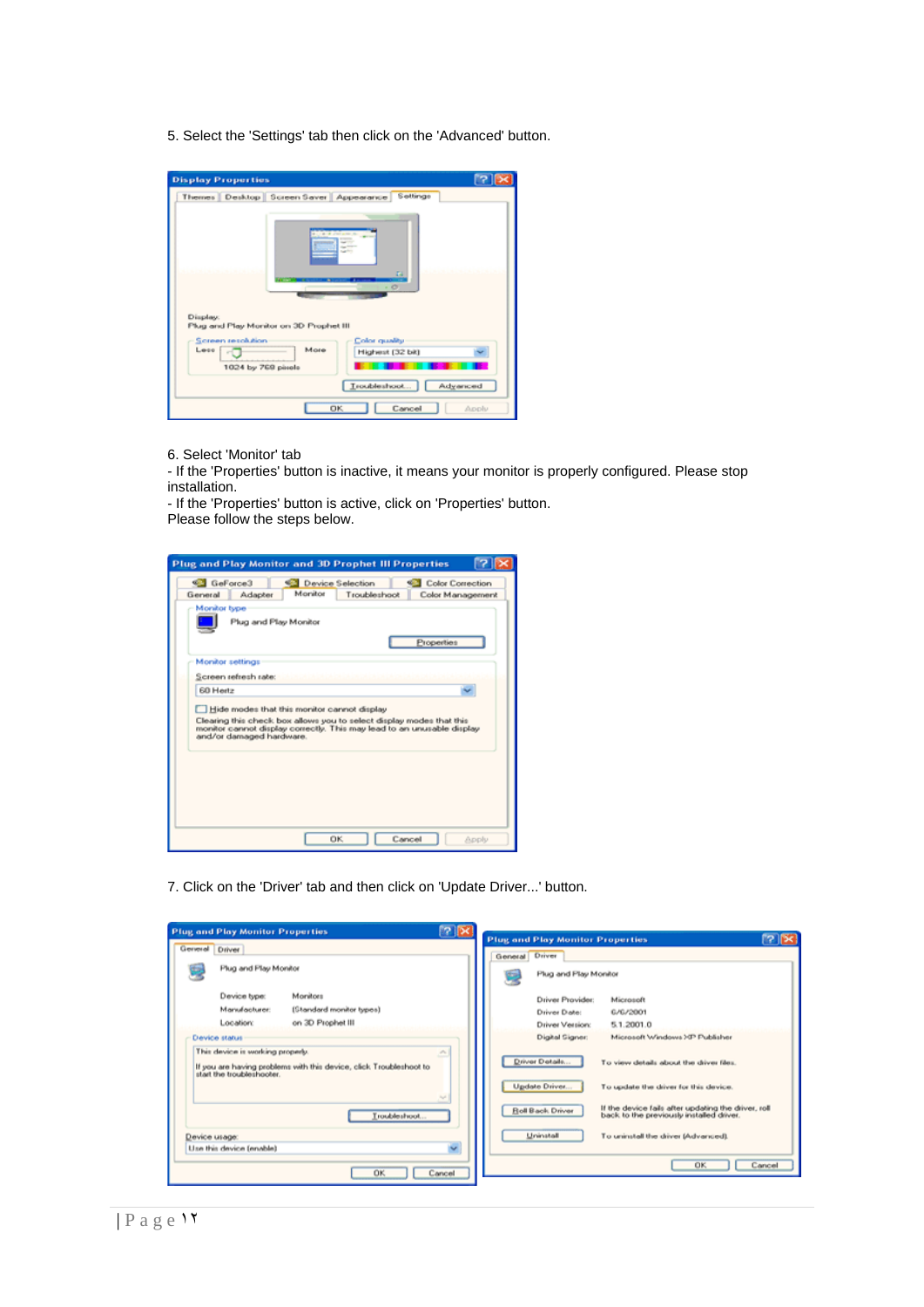8. Select the 'Install from a list or specific location [advanced]' radio button and then click on the 'Next' button.

| <b>Hardware Update Wizard</b> |                                                                                                               |
|-------------------------------|---------------------------------------------------------------------------------------------------------------|
|                               | Welcome to the Hardware Update<br>Wizard                                                                      |
|                               | This wizard helps you install software for:                                                                   |
|                               | Plug and Play Monitor                                                                                         |
|                               | If your hardware came with an installation CD<br>or floppy disk, insert it now.                               |
|                               | What do you want the wizard to do?                                                                            |
|                               | O Install the software automatically [Recommended]<br>[.] Install from a list or specific location (Advanced) |
|                               | Click Next to continue.                                                                                       |
|                               | Cancel<br>c Back<br>Next >                                                                                    |

9. Select the 'Don't Search. I will choose the driver to install' radio button. Then click on the 'Next' button.

| <b>Hardware Update Wizard</b>                                                                                                                                  |        |
|----------------------------------------------------------------------------------------------------------------------------------------------------------------|--------|
| Please choose your search and installation options.                                                                                                            |        |
| ○ Search for the best driver in these locations.                                                                                                               |        |
| Use the check boxes below to limit or expand the default search, which includes local<br>paths and removable media. The best driver found will be installed.   |        |
| V Search removable media (floppy, CD-ROM)                                                                                                                      |        |
| Include this location in the search:                                                                                                                           |        |
| AA<br>Browse<br>$\sim$                                                                                                                                         |        |
| <b>ODon't search.</b> I will choose the driver to install.                                                                                                     |        |
| Choose this option to select the device driver from a list. Windows does not guarantee that<br>the driver you choose will be the best match for your hardware. |        |
| < Back<br>Next >                                                                                                                                               | Cancel |

10. Click on the 'Have disk...' button, then click on the 'Browse...' button and then select the appropriate drive F: (CD-ROM Drive).

| Select the device driver you want to install for this hardware.                                               |                                                                                       |
|---------------------------------------------------------------------------------------------------------------|---------------------------------------------------------------------------------------|
| э<br>have a disk that contains the driver you want to install, click Have Disk.<br>v Show compatible hardware | Select the manufacturer and model of your hardware device and then click Next. If you |
| Model                                                                                                         |                                                                                       |
| Plug and Play Monitor                                                                                         |                                                                                       |
| This driver is digitally signed.<br>Tell me why driver signing is important                                   | Have Disk                                                                             |
|                                                                                                               |                                                                                       |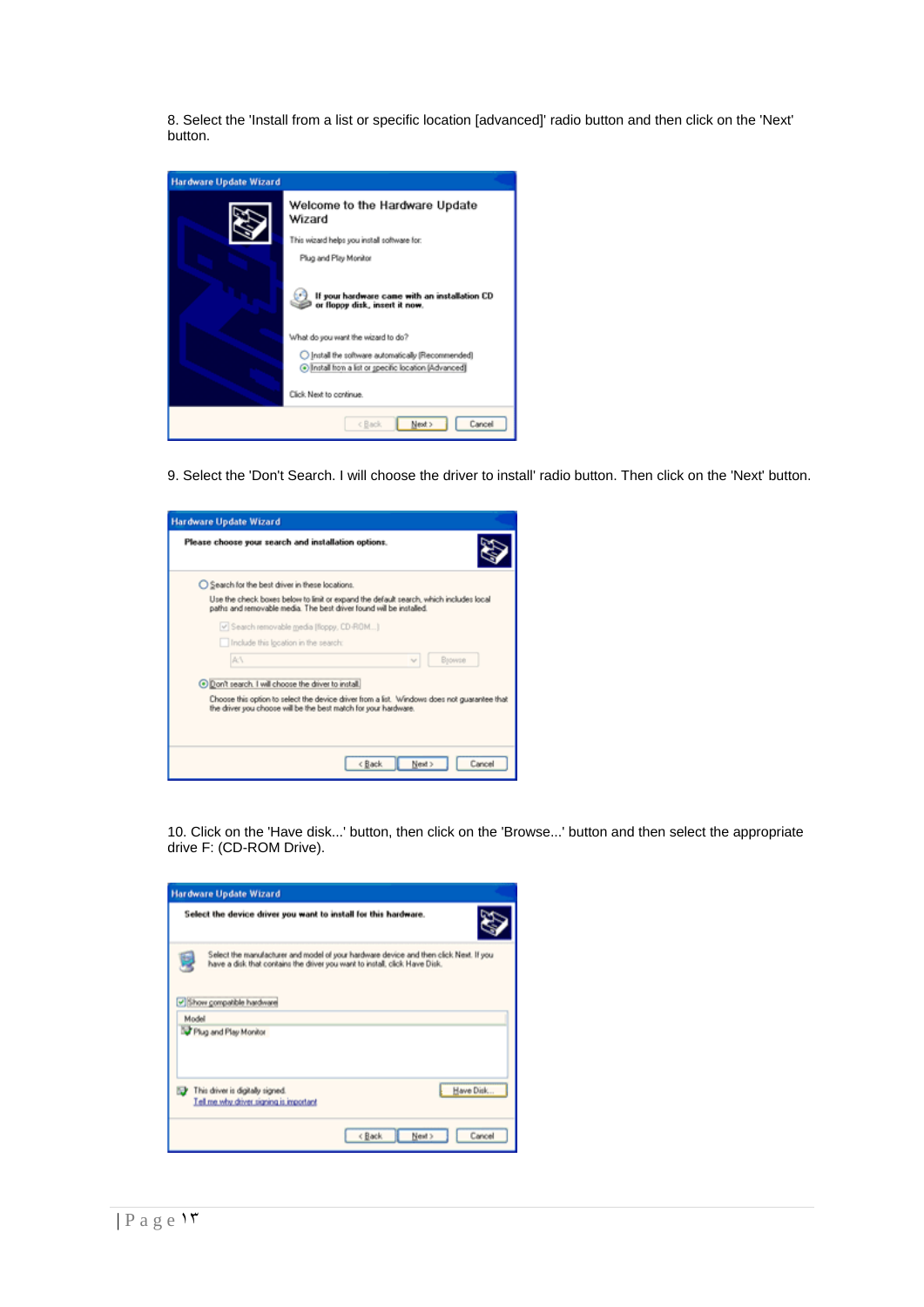- 11. Click on the 'Open' button, then click the 'OK' button.
- 12. Select your monitor model and click on the 'Next' button.
- If you can see the 'has not passed Windows® Logo testing to verify its compatibility with Windows®
- XP' message, please click on the 'Continue Anyway' button.
- 13. Click on the 'Finish' button then the 'Close' button.
- 14. Click on the 'OK' button and then the 'OK' button again to close the Display\_Properties dialog box.

#### Windows Vista

1. Click "Start " and "Control Panel". Then, double-click on "Appearance and Personalization".



2. Click "Personalization" and then "Display Settings".



3. Click "Advanced Settings...".

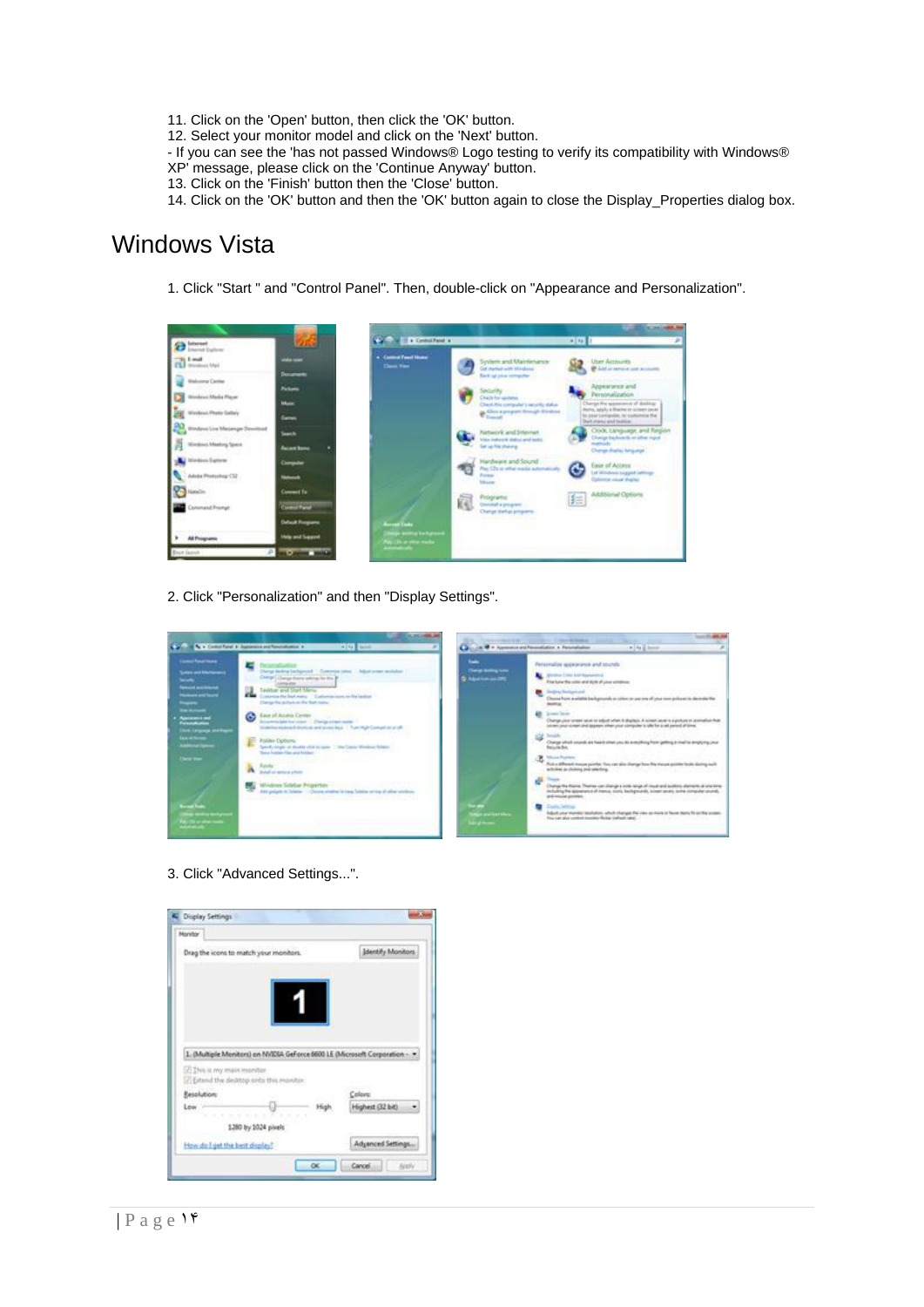4. Click "Properties" in the "Monitor" tab. If the "Properties" button is deactivated, it means the configuration for your monitor is completed. The monitor can be used as is. If the message "Windows needs..." is displayed, as shown in the figure below, click "Continue".

| Adapter Monitor Troubleshoot Color Management<br>Monitor Type<br>Generic PrP Monitor<br><b>Infigroperties</b>                                                                                                                                                                            | <b>User Account Control</b><br>Windows needs your permission to contionue.                                     |  |
|------------------------------------------------------------------------------------------------------------------------------------------------------------------------------------------------------------------------------------------------------------------------------------------|----------------------------------------------------------------------------------------------------------------|--|
| Monitor Settings<br>Screen refresh rate:<br>60 Hertz<br>٠<br>>>> Hoe modes that this monitor cannot display<br>Clearing this check box allows you to select display modes that this<br>monitor cannot deplay correctly. This may lead to an unusable<br>display and/or damaged hardware. | If you started this action, continue.<br>Device Properties<br>Microsoft Windows                                |  |
|                                                                                                                                                                                                                                                                                          | <b>Details</b><br>Continue<br>Cancel<br>User Account Control helps stop unauthorized changes to your computer. |  |

5. Click "Update Driver..." in the "Driver" tab.



6. Check the "Browse my computer for driver software" checkbox and click "Let me pick from a list of device drivers on my computer".

| Update Driver Software - Genesic Prof Monitor                                                                                                                                                        |                    |  |
|------------------------------------------------------------------------------------------------------------------------------------------------------------------------------------------------------|--------------------|--|
| Browse for driver software on your computer.                                                                                                                                                         |                    |  |
| Search for driver software in this location.                                                                                                                                                         |                    |  |
|                                                                                                                                                                                                      | <b>Engineering</b> |  |
| P. Include subfisiders                                                                                                                                                                               |                    |  |
| Let me pick from a list of device drivers on my computer<br>This list will show installed driver software compatible with the device, and all driver<br>software in the same category as the device. |                    |  |
|                                                                                                                                                                                                      |                    |  |

7. Click on the 'Have disk...' button, then click on the 'Browse...' button and then select the appropriate drive F:\Driver (CD-ROM Drive).

- 8. Select your monitor model and click on the 'Next' button.
- 9. Click "Close"  $\rightarrow$  "Close"  $\rightarrow$  "OK"  $\rightarrow$  "OK" on the following screens displayed in sequence.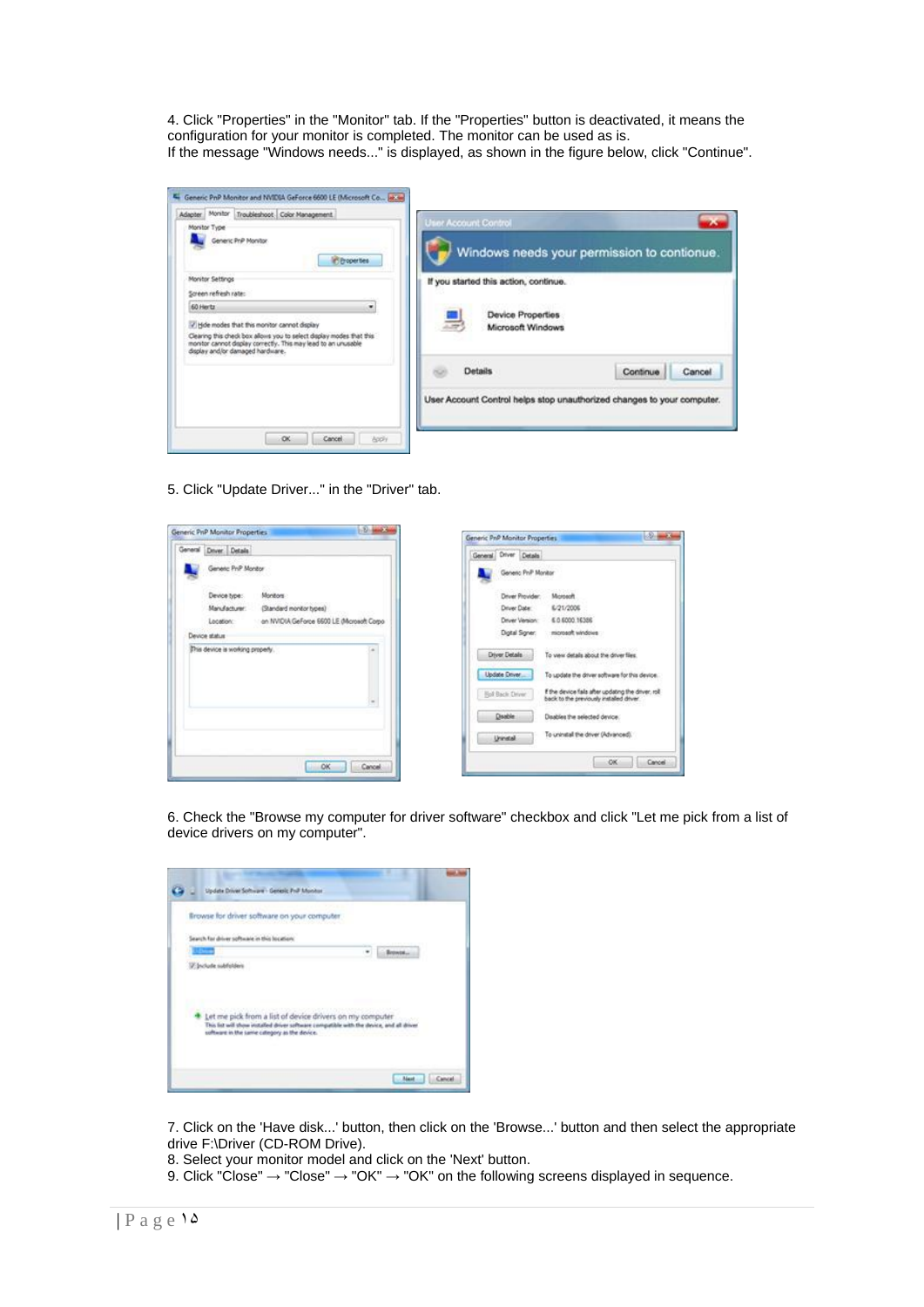# **PRODUCT INFORMATION**

|                             | Model number                     | $V22+$                                  |                                |  |  |
|-----------------------------|----------------------------------|-----------------------------------------|--------------------------------|--|--|
|                             | Driving system                   | <b>TFT Color LCD</b>                    |                                |  |  |
| Panel                       | Viewable Image<br>Size           | 558.68mm diagonal                       |                                |  |  |
|                             | Pixel pitch                      |                                         | $0.282mm(H) \times 0.282mm(V)$ |  |  |
|                             | Video                            | R, G, B Analog Interface & HDMI         |                                |  |  |
|                             | Separate Sync.                   | H/V TTL                                 |                                |  |  |
|                             | Display Color                    | 16.7M Colors                            |                                |  |  |
|                             | Dot Clock                        | 165 MHz                                 |                                |  |  |
|                             | Horizontal scan<br>range         | 30 kHz - 83 kHz                         |                                |  |  |
|                             | Horizontal scan<br>Size(Maximum) | 473.76mm                                |                                |  |  |
|                             | Vertical scan<br>range           | 56 Hz - 75 Hz                           |                                |  |  |
|                             | Vertical scan<br>Size(Maximum)   | 296.1mm                                 |                                |  |  |
| Resolution                  | Optimal preset<br>resolution     | 1680 x 1050 (60 Hz)                     |                                |  |  |
|                             | Highest preset<br>esolution      | 1680 x 1050 (60 Hz)                     |                                |  |  |
|                             | Plug & Play                      | <b>VESA DDC2B/CI</b>                    |                                |  |  |
|                             | Input Connector                  | D-Sub 15pin &HDMI                       |                                |  |  |
|                             | Input Video Signal               | Analog: 0.7Vp-p(standard), 75 OHM, HDMI |                                |  |  |
|                             | Power Source                     | 100~240VAC, 50/60Hz                     |                                |  |  |
|                             | Power                            | Typical $<$ 38 W                        |                                |  |  |
|                             | Consumption                      | Standby < 2 W                           |                                |  |  |
|                             | Connector Type                   | 15-pin Mini D-Sub &HDMI                 |                                |  |  |
|                             | Signal Cable Type Detachable     |                                         |                                |  |  |
|                             |                                  | Height (with base)                      | 438.8 mm                       |  |  |
| Physical<br>Characteristics |                                  | Width                                   | 526 mm                         |  |  |
|                             | Dimensions &<br>Weight:          | Depth                                   | 190 mm                         |  |  |
|                             |                                  | Weight (monitor only)                   | 3.8 kg                         |  |  |
|                             |                                  | Weight (with<br>packaging)              | 7.9 kg                         |  |  |
|                             | Temperature:                     | Operating                               | $0^{\circ}$ to $40^{\circ}$    |  |  |
|                             |                                  | Non-Operating                           | $0^{\circ}$ to 50 $^{\circ}$   |  |  |
| Environmental               | Humidity:                        | Operating                               | 10% to 85% (non-condensing)    |  |  |
|                             |                                  | Non-Operating                           | 5% to 80% (non-condensing)     |  |  |
|                             | Altitude:                        | Operating                               | $0 - 2000$ m (0~ 10000 ft)     |  |  |
|                             |                                  | Non-Operating                           | $0 - 2000$ m $(0 - 15000$ ft)  |  |  |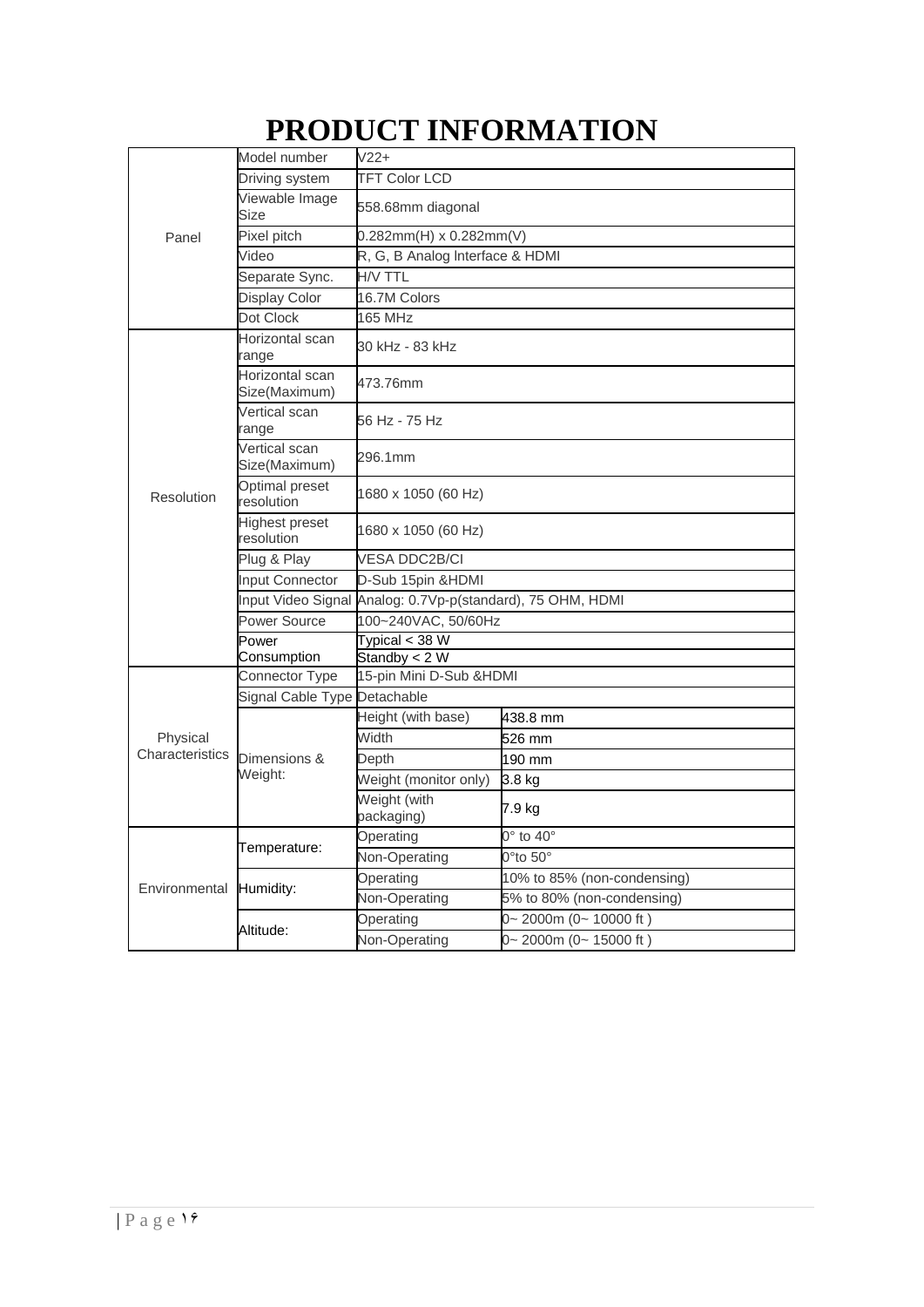# **TROUBLESHOOT**

| Problem &                                                                                | <b>Possible Solutions</b>                                                                                                                                                                                                                                                                                                                            |
|------------------------------------------------------------------------------------------|------------------------------------------------------------------------------------------------------------------------------------------------------------------------------------------------------------------------------------------------------------------------------------------------------------------------------------------------------|
| <b>Question</b><br><b>Power LED Is Not</b>                                               | Make sure the power button is ON and the Power Cord is properly connected<br>$\bullet$<br>to a grounded power outlet and to the monitor.                                                                                                                                                                                                             |
| <b>ON</b>                                                                                |                                                                                                                                                                                                                                                                                                                                                      |
|                                                                                          | • Is the power cord connected properly?                                                                                                                                                                                                                                                                                                              |
|                                                                                          | Check the power cord connection and power supply.                                                                                                                                                                                                                                                                                                    |
|                                                                                          | • Is the cable connected correctly?                                                                                                                                                                                                                                                                                                                  |
|                                                                                          | (Connected using the D-sub cable)<br>Check the DB-15 cable connection.<br>(Connected using the DVI cable)<br>Check the DVI cable connection.<br>* DVI input is not available on every model.                                                                                                                                                         |
|                                                                                          | • If the power is on, reboot the computer to see the initial screen (the login<br>screen), which can be seen.                                                                                                                                                                                                                                        |
| No images on the<br>screen                                                               | If the initial screen (the login screen) appears, boot the computer in the<br>applicable mode (the safe mode for Windows ME/XP/2000) and then change the<br>frequency of the video card.<br>(Refer to the Setting the Optimal Resolution)<br>If the initial screen (the login screen) does not appear, contact the Service<br>Center or your dealer. |
|                                                                                          | • Can you see "Input Not Supported" on the screen?                                                                                                                                                                                                                                                                                                   |
|                                                                                          | You can see this message when the signal from the video card exceeds the<br>maximum resolution and frequency that the monitor can handle properly.<br>Adjust the maximum resolution and frequency that the monitor can handle<br>properly.                                                                                                           |
|                                                                                          | • Make sure the AOC Monitor Drivers are installed (AOC Monitor Drivers are<br>available at : <b>here</b> )                                                                                                                                                                                                                                           |
| <b>Picture Is Fuzzy</b><br>& Has Ghosting<br>Shadowing                                   | Adjust the Contrast and Brightness Controls.<br>$\bullet$<br>Press to auto adjust.<br>Make sure you are not using an extension cable or switch box. We recommend<br>$\bullet$                                                                                                                                                                        |
| <b>Problem</b>                                                                           | plugging the monitor directly to the video card output connector on the back.                                                                                                                                                                                                                                                                        |
| <b>Picture Bounces,</b><br><b>Flickers Or Wave</b>                                       | Move electrical devices that may cause electrical interference as far away from<br>$\bullet$<br>the monitor as possible.                                                                                                                                                                                                                             |
| <b>Pattern Appears</b><br>In The Picture                                                 | Use the maximum refresh rate your monitor is capable of at the resolution your<br>are using.                                                                                                                                                                                                                                                         |
|                                                                                          | The Computer Power Switch should be in the ON position.<br>The Computer Video Card should be snugly fitted in its slot.<br>Make sure the monitor's video cable is properly connected to the computer.                                                                                                                                                |
| <b>Monitor Is Stuck</b><br><b>In Active Off-</b><br>Mode"                                | Inspect the monitor's video cable and make sure no pin is bent.<br>Make sure your computer is operational by hitting the CAPS LOCK key on the<br>$\bullet$<br>keyboard while observing the CAPS LOCK LED. The LED should either turn<br>ON or OFF after hitting the CAPS LOCK key.                                                                   |
| <b>Missing one of</b><br>the primary<br>colors (RED,<br><b>GREEN, or</b><br><b>BLUE)</b> | Inspect the monitor's video cable and make sure that no pin is damaged.<br>Make sure the monitor's video cable is properly connected to the computer.                                                                                                                                                                                                |
| Screen image is<br><b>not centered or</b><br>sized properly                              | Adjust H-Position and V-Position or press hot-key (AUTO).                                                                                                                                                                                                                                                                                            |
| Picture has color<br>defects (white                                                      | Adjust RGB color or select desired color temperature.                                                                                                                                                                                                                                                                                                |